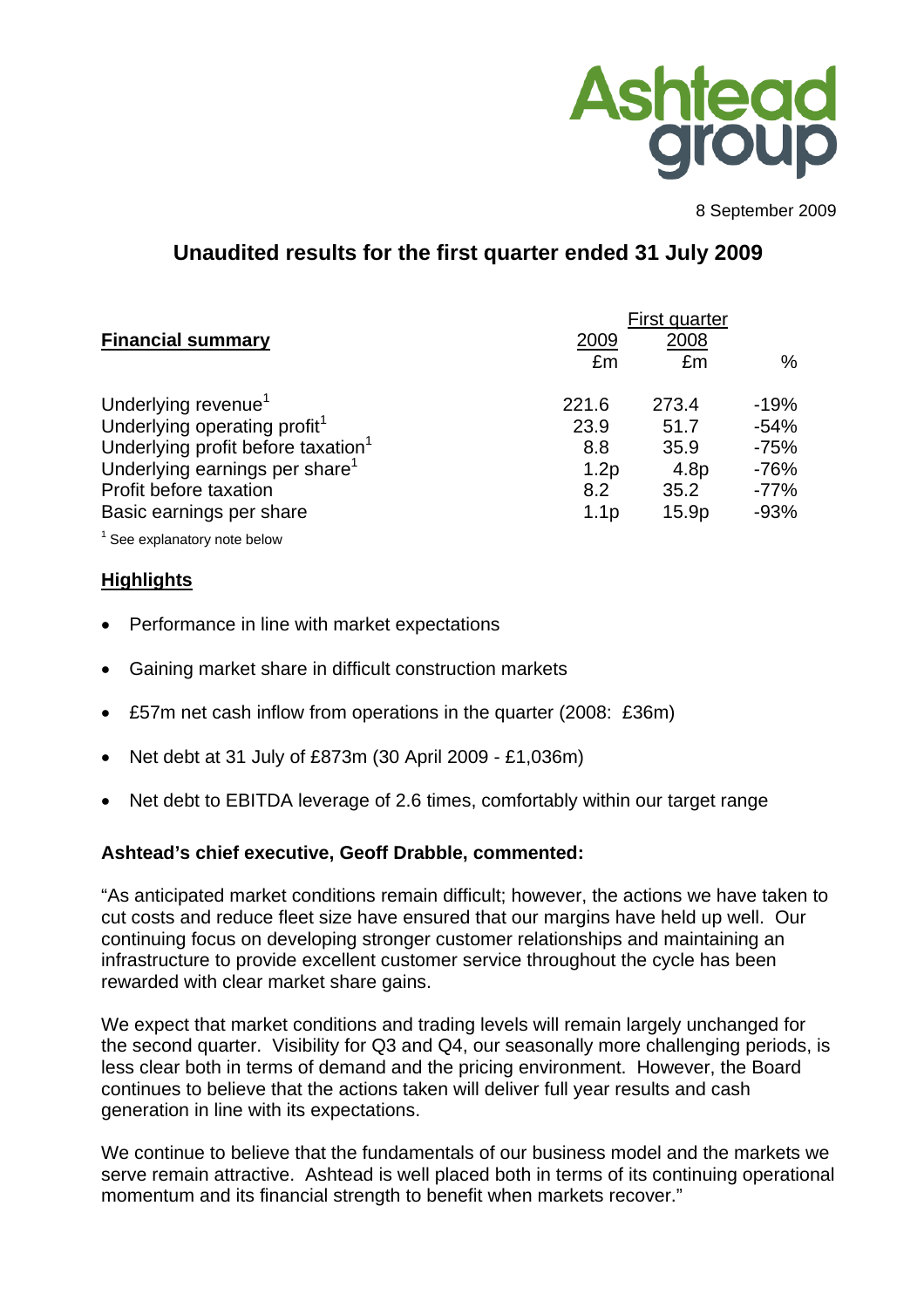| Contacts:             |
|-----------------------|
| Geoff Drabble         |
| lan Robson            |
| <b>Brian Hudspith</b> |

Chief executive

Lonel executive<br>
Finance director **Finance** director Brian Hudspith Maitland 020 7379 5151

#### Explanatory note

Underlying revenue, profit and earnings per share are stated before exceptional items and amortisation of acquired intangibles. The definition of exceptional items is set out in note 4. The reconciliation of underlying earnings per share and underlying cash tax earnings per share to basic earnings per share is shown in note 7 to the attached financial information.

Geoff Drabble and Ian Robson will hold a conference call for equity analysts at 9.00am on Tuesday 8 September. Dial in details for this call have already been distributed but any analyst not having received them should contact Ashley Forget at Maitland on 020 7379 5151. The call will be webcast live via the Company's website at [www.ashtead](http://www.ashtead-group.com/)[group.com](http://www.ashtead-group.com/) and there will also be a replay available via the website from shortly after the call concludes. There will, as usual, also be a separate call for bondholders at 3.30pm UK time (10.30am EST).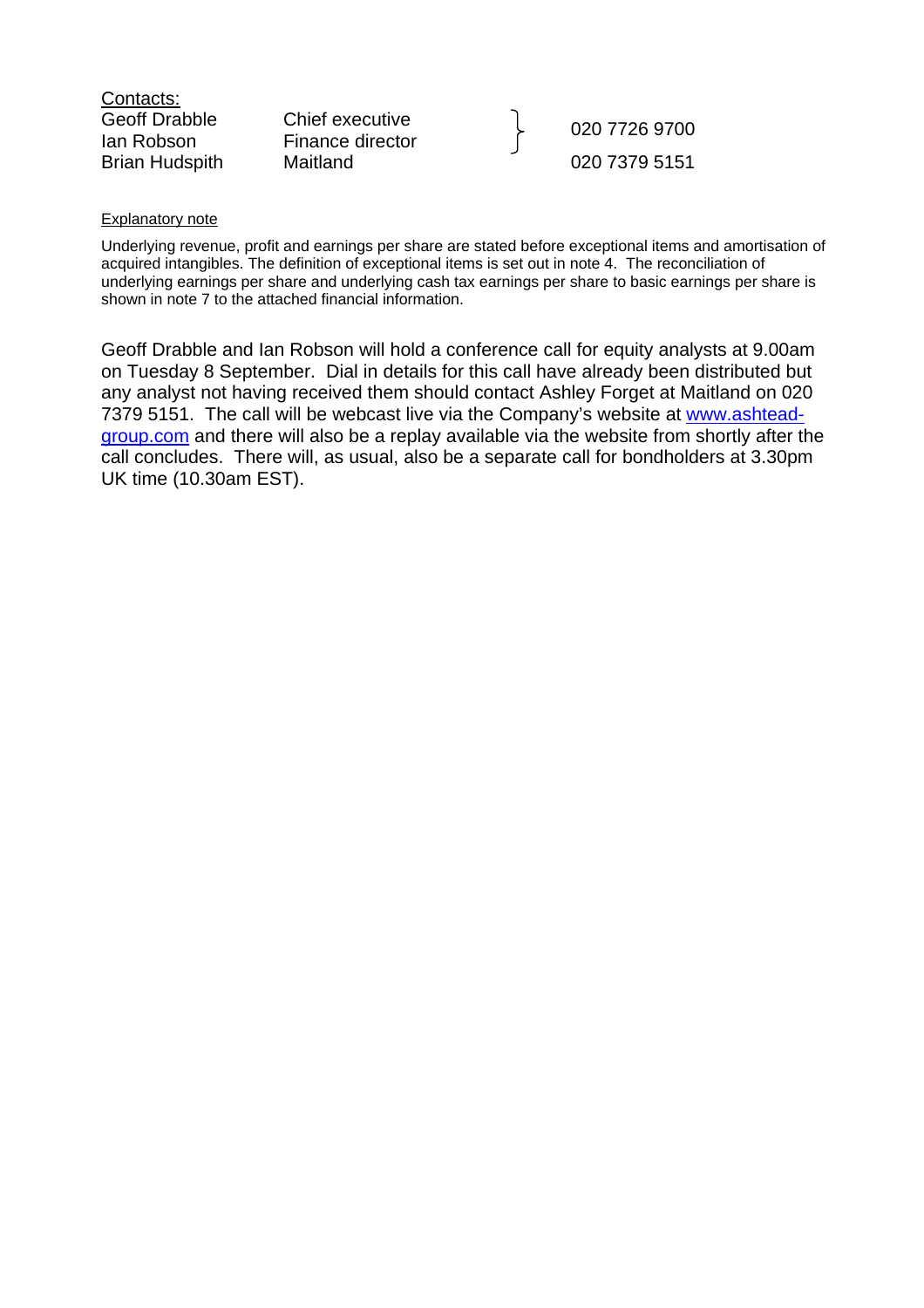## **Trading results**

|                                                      |               | Revenue       |             | <b>EBITDA</b> | <b>Operating profit</b> |        |
|------------------------------------------------------|---------------|---------------|-------------|---------------|-------------------------|--------|
|                                                      | 2009          | 2008          | 2009        | 2008          | 2009                    | 2008   |
| Sunbelt in \$m                                       | <u>287.7</u>  | 422.0         | <u>98.9</u> | <u>158.6</u>  | <u>38.9</u>             | 92.0   |
| Sunbelt in £m                                        | 179.0         | 213.8         | 61.6        | 80.3          | 24.3                    | 46.5   |
| A-Plant                                              | 42.6          | 59.6          | 11.4        | 19.2          | 1.1                     | 7.1    |
| Group central costs                                  |               |               | (1.4)       | (1.9)         | (1.5)                   | (1.9)  |
| Continuing operations                                | <u> 221.6</u> | <u> 273.4</u> | <u>71.6</u> | 97.6          | 23.9                    | 51.7   |
| Net financing costs                                  |               |               |             |               | (15.1)                  | (15.8) |
| Profit before tax, exceptionals and                  |               |               |             |               |                         |        |
| amortisation from continuing operations              |               |               |             |               | 8.8                     | 35.9   |
| <b>Ashtead Technology</b>                            |               |               |             |               |                         | 2.8    |
| Exceptional items (net)                              |               |               |             |               |                         | 67.3   |
| Amortisation                                         |               |               |             |               | (0.6)                   | (0.7)  |
| Total Group profit before taxation                   |               |               |             |               | 8.2                     | 105.3  |
| Taxation                                             |               |               |             |               | (2.8)                   | (23.1) |
| Profit attributable to equity holders of the Company |               |               |             |               | 5.4                     | 82.2   |
| <b>Margins</b>                                       |               |               |             |               |                         |        |
| <b>Sunbelt</b>                                       |               |               | 34.4%       | 37.6%         | 13.5%                   | 21.8%  |
| A-Plant                                              |               |               | 26.7%       | 32.2%         | 2.6%                    | 11.9%  |
| Group                                                |               |               | 32.3%       | 35.7%         | 10.8%                   | 18.9%  |

First quarter results reflected the prevailing market conditions with rental revenues declining in Sunbelt by 29% to \$268.1m and in A-Plant by 26% to £39.9m. Total revenue reductions were 32% in Sunbelt and 28% in A-Plant due to the greater reduction in sales of equipment, merchandise and consumables.

The volume of fleet on rent held up well as a result of market share gains. Average fleet on rent in the quarter reduced 12% year on year at Sunbelt and 17% at A-Plant. Pricing continued to be under pressure in both markets with yield declining 19% in Sunbelt and 10% in A-Plant compared to the same period in the prior year. Encouragingly, during the quarter we saw yield stabilising in both markets.

Our prompt action on cost reduction measures is reflected in the quarter's results with operating costs down 28% in Sunbelt and 23% in A-Plant. As a result, Group EBITDA margins remain above 30% and underlying operating profit margins above 10%. In sterling, including the translation benefit from the stronger dollar, this meant that a first quarter revenue reduction of £52m was held to declines of only about half that amount at the EBITDA, operating profit and pre-tax levels. Accordingly the underlying pre-tax profit for the quarter was £8.8m (2008: £35.9m).

Whilst we continue to take appropriate actions on cost control, we are balancing this with the ongoing needs of the business. We remain confident as to the fundamentals of our markets and therefore continue to focus on developing long-term relationships across a wide range of market sectors. Our success in market share gains is demonstrated by our relatively strong volumes of fleet on rent and rental revenues. These successes will provide the springboard for improving margins and revenues as markets recover.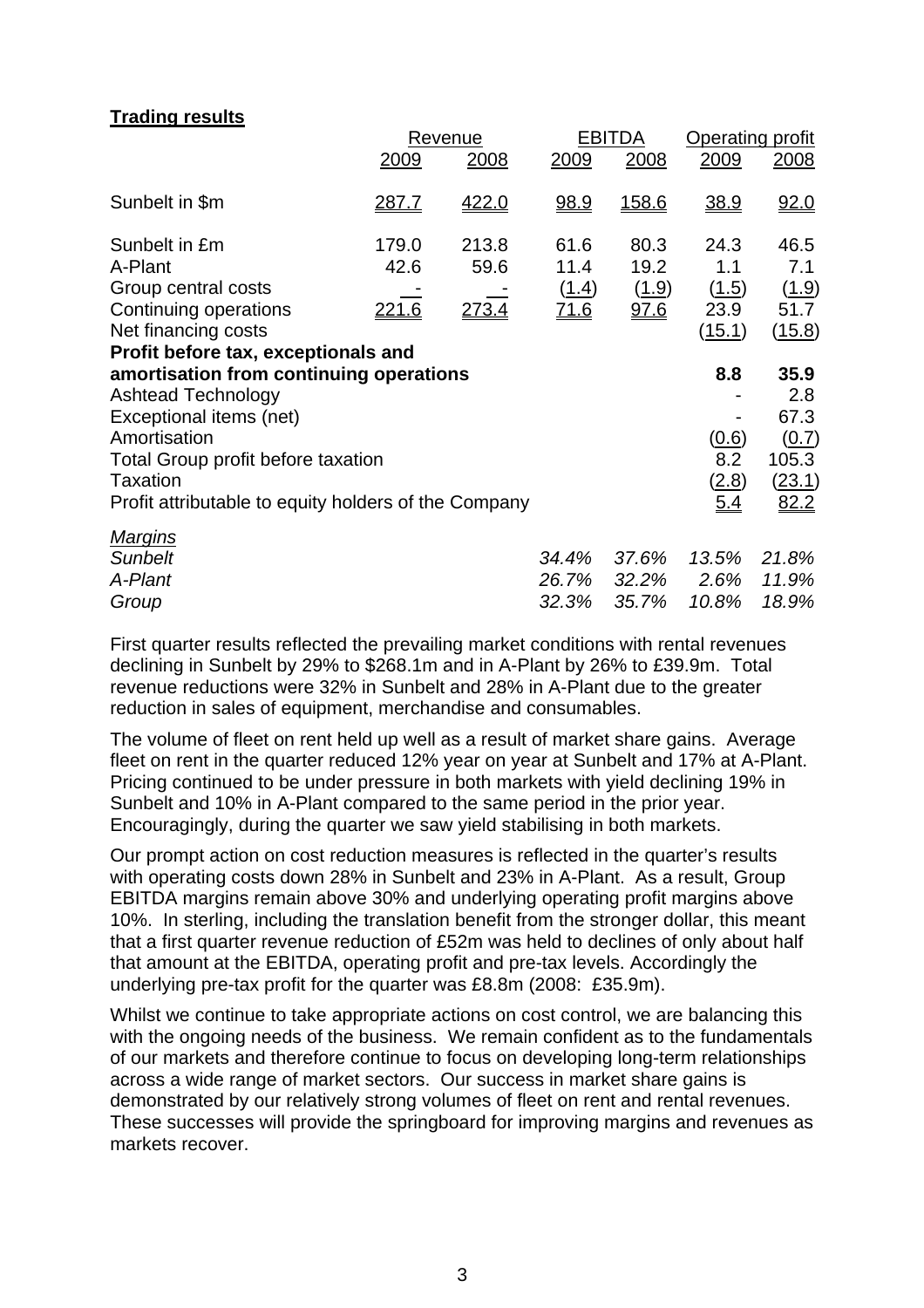The effective tax rate for the quarter was broadly stable at 35% (2008: 36%). Underlying earnings per share for the quarter decreased to 1.2p (2008: 4.8p) whilst basic earnings per share for the quarter were 1.1p (2008: 15.9p, including the 11.6p impact of June 2008's exceptional gain on disposal of Ashtead Technology).

## **Capital expenditure**

Capital expenditure in the quarter was £15.2m (2008: £108.5m) including £12.2m on rental fleet replacement. Disposal proceeds were £6.0m, including £1.2m from the disposal of most of the remaining assets held for sale at year end, giving net capital expenditure in the first quarter of £9.2m (2008: £93.9m). We retain a significant ability to age our fleet and sustain our free cash flow at a time of lower earnings. This is a result of the relatively low average age of the Group's rental fleet which, at 31 July 2009, was 37 months (2008: 31 months).

This year's capital expenditure is again expected to be entirely for replacement rather than growth. We currently anticipate spending this year around £100m gross and £75m net of disposal proceeds. With short lead times and no forward commitments, we have the flexibility to adjust this as required to reflect market conditions.

## **Cash flow and net debt**

£56.5m of net cash inflow was generated from operations in the quarter, up 58% on last year's £35.9m, all of which was applied to reduce outstanding debt. As a result, including the benefit of a translation gain of £108m, closing net debt at 31 July 2009 reduced to £873m (30 April 2009: £1,036m). The ratio of net debt to EBITDA was 2.6 times at 31 July 2009 well within our 2-3 times target range.

Our debt package remains well structured for the challenges of current market conditions. We retain substantial headroom on facilities which are committed for the long term, an average of 4.6 years at 31 July 2009, with the first maturity on our asset-based senior bank facility not being due until August 2011. Availability under the \$1.7bn asset-based loan facility was \$635m at 31 July 2009 (\$550m at 30 April 2009) well above the \$125m level at which the entire debt package is covenant free.

## **Current trading and outlook**

We expect that market conditions and trading levels will remain largely unchanged for the second quarter. Visibility for Q3 and Q4, our seasonally more challenging periods, is less clear both in terms of demand and the pricing environment. However, the Board continues to believe that the actions taken will deliver full year results and cash generation in line with its expectations.

We continue to believe that the fundamentals of our business model and the markets we serve remain attractive. Ashtead is well placed both in terms of its continuing operational momentum and its financial strength to benefit when markets recover.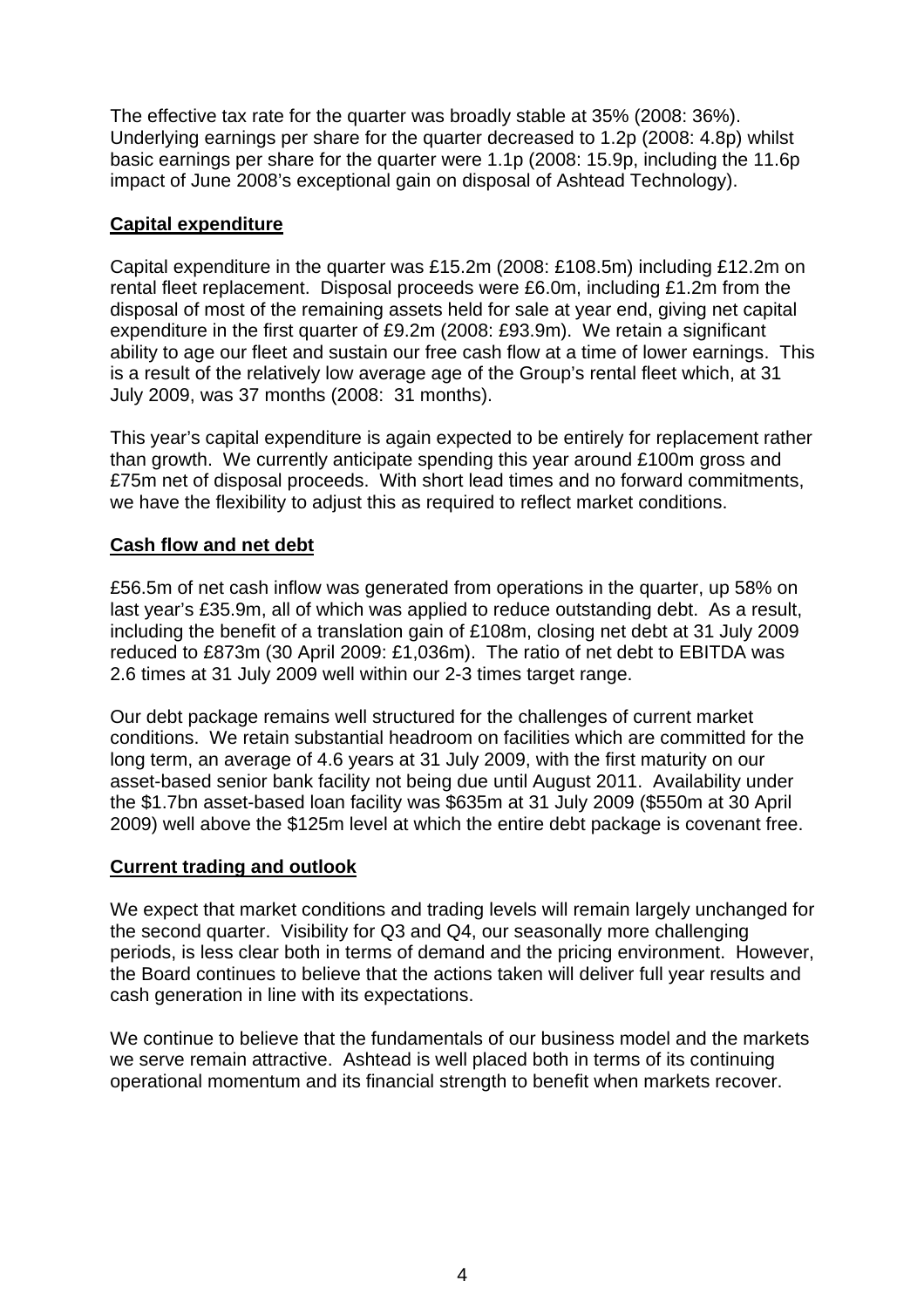#### **CONSOLIDATED INCOME STATEMENT FOR THE THREE MONTHS ENDED 31 JULY 2009**

|                                                                                                                                                  |                                                        | <u> 2009</u>                                 |                                             |                                                                      | 2008                                         |                                              |
|--------------------------------------------------------------------------------------------------------------------------------------------------|--------------------------------------------------------|----------------------------------------------|---------------------------------------------|----------------------------------------------------------------------|----------------------------------------------|----------------------------------------------|
|                                                                                                                                                  | <b>Before</b><br>exceptional items<br>and amortisation | <b>Exceptional items</b><br>and amortisation | Total                                       | <b>Before</b><br>exceptional items<br>and amortisation<br>(restated) | <b>Exceptional items</b><br>and amortisation | Total<br>(restated)                          |
|                                                                                                                                                  | £m                                                     | £m                                           | £m                                          | £m                                                                   | £m                                           | £m                                           |
| <b>Continuing operations</b><br><b>Revenue</b>                                                                                                   |                                                        |                                              |                                             |                                                                      |                                              |                                              |
| Rental revenue<br>Sale of new equipment,                                                                                                         | 206.8                                                  | $\overline{\phantom{a}}$                     | 206.8                                       | 244.1                                                                | $\blacksquare$                               | 244.1                                        |
| merchandise and consumables<br>Sale of used rental equipment                                                                                     | 11.1<br>3.7<br>221.6                                   | $\frac{1.2}{1.2}$                            | 11.1<br>4.9<br>222.8                        | 15.4<br><u>13.9</u><br>273.4                                         | $\frac{1}{2}$                                | 15.4<br><u>13.9</u><br>273.4                 |
| <b>Operating costs</b><br>Staff costs<br>Used rental equipment sold<br>Other operating costs<br>Other income                                     | (70.0)<br>(4.4)<br>(75.7)<br>0.1<br>(150.0)            | (1.2)<br>(1.2)                               | (70.0)<br>(5.6)<br>(75.7)<br>0.1<br>(151.2) | (75.4)<br>(11.6)<br>(89.0)<br>0.2<br>(175.8)                         | $\mathbf{r}$                                 | (75.4)<br>(11.6)<br>(89.0)<br>0.2<br>(175.8) |
| <b>EBITDA*</b><br>Depreciation<br>Amortisation of intangibles<br><b>Operating profit</b><br>Net financing costs                                  | 71.6<br>(47.7)<br>23.9<br>(15.1)                       | (0.6)<br>(0.6)<br>$\equiv$                   | 71.6<br>(47.7)<br>(0.6)<br>23.3<br>(15.1)   | 97.6<br>(45.9)<br>51.7<br>(15.8)                                     | $\blacksquare$<br>(0.7)<br>(0.7)             | 97.6<br>(45.9)<br>(0.7)<br>51.0<br>(15.8)    |
| <b>Profit on ordinary activities</b><br>before taxation<br>Taxation:                                                                             | 8.8                                                    | (0.6)                                        | 8.2                                         | 35.9                                                                 | (0.7)                                        | 35.2                                         |
| - current<br>- deferred                                                                                                                          | (0.9)<br>(2.1)<br>(3.0)                                | $\frac{0.2}{0.2}$                            | (0.9)<br>(1.9)<br>(2.8)                     | (1.1)<br>(11.8)<br>(12.9)                                            | $\frac{0.2}{0.2}$                            | (1.1)<br>(11.6)<br>(12.7)                    |
| <b>Profit from</b><br>continuing operations<br>Profit from                                                                                       | 5.8                                                    | (0.4)                                        | 5.4                                         | 23.0                                                                 | (0.5)                                        | 22.5                                         |
| discontinued operations<br><b>Profit attributable to</b>                                                                                         | <u>.</u>                                               | $\overline{\phantom{a}}$                     |                                             | 2.0                                                                  | 57.7                                         | 59.7                                         |
| equity holders of the Company                                                                                                                    | 5.8                                                    | (0.4)                                        | 5.4                                         | 25.0                                                                 | 57.2                                         | 82.2                                         |
| <b>Continuing operations</b><br>Basic earnings per share<br>Diluted earnings per share<br><b>Total continuing and</b><br>discontinued operations | 1.2p<br>1.2p                                           | (0.1p)<br>(0.1p)                             | <u>1.1p</u><br>1.1p                         | 4.4p<br>4.4p                                                         | (0.1p)<br>(0.1p)                             | 4.3p<br>4.3p                                 |
| Basic earnings per share<br>Diluted earnings per share                                                                                           | $\frac{1.2p}{1.2p}$                                    | (0.1p)<br>(0.1p)                             | $\frac{1.1p}{1.1p}$                         | 4.8p<br>4.8p                                                         | 11.1p<br>11.1p                               | 15.9p<br>15.9p                               |

\* EBITDA is presented here as an additional performance measure as it is commonly used by investors and lenders.

#### **CONSOLIDATED STATEMENT OF COMPREHENSIVE INCOME FOR THE THREE MONTHS ENDED 31 JULY 2009**

|                                                                     | 2009          | <u>2008</u><br>(restated) |
|---------------------------------------------------------------------|---------------|---------------------------|
|                                                                     | £m            | £m                        |
| Profit attributable to equity holders of the Company for the period | 5.4           | 82.2                      |
| Foreign currency translation differences                            | (24.4)        | (0.2)                     |
| Total comprehensive income for the period                           | <u>(19.0)</u> | <u>82.0</u>               |

Details of principal risks and uncertainties are given in the Review of the Balance Sheet and Cashflow accompanying these interim financial statements.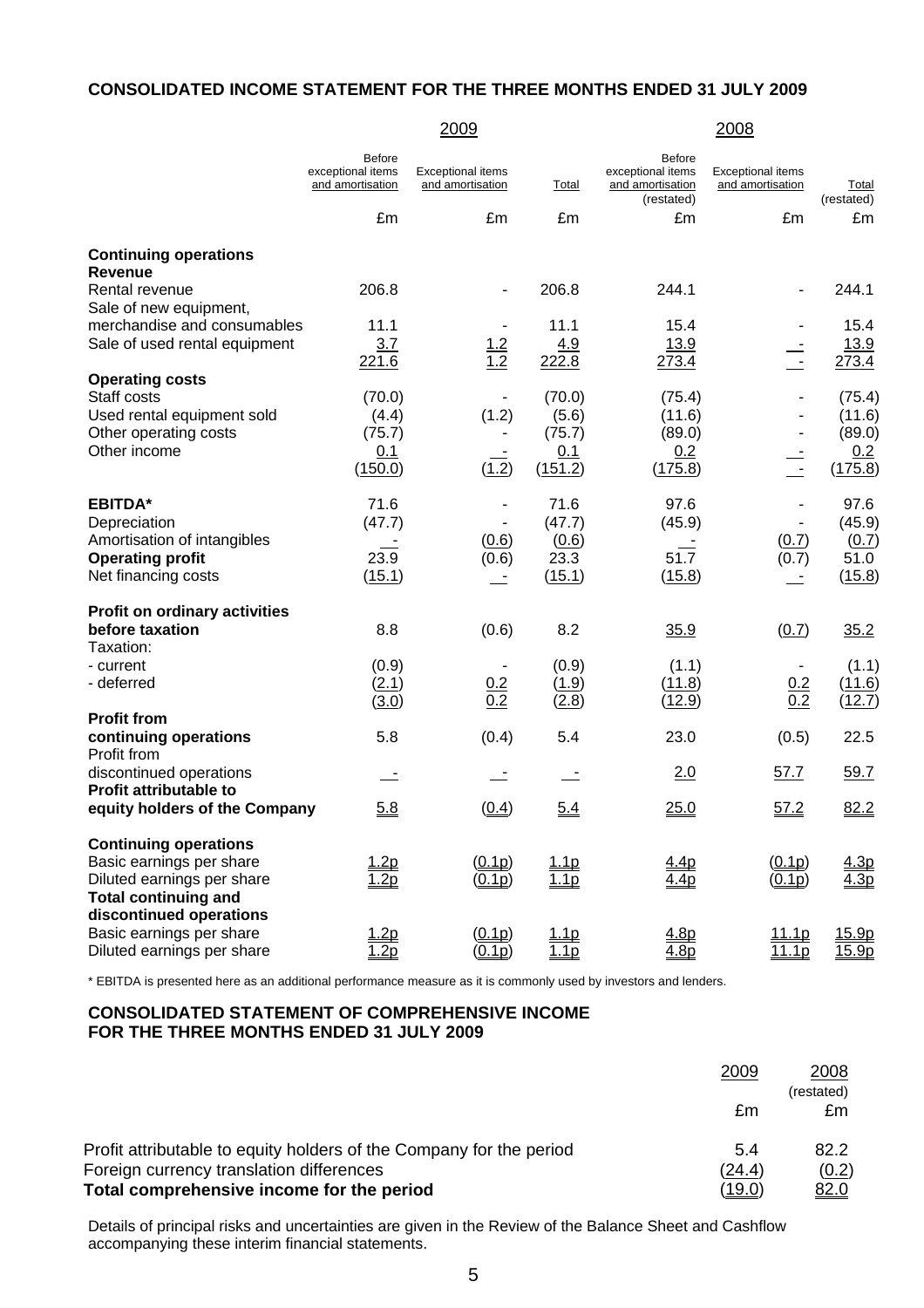## **CONSOLIDATED BALANCE SHEET AT 31 JULY 2009**

|                                                                |                | 31 July            | 30 April     |
|----------------------------------------------------------------|----------------|--------------------|--------------|
|                                                                | 2009           | 2008<br>(restated) | 2009         |
| <b>Current assets</b>                                          | £m             | £m                 | £m           |
| Inventories                                                    | 9.5            | 23.7               | 10.4         |
| Trade and other receivables                                    | 137.6          | 175.2              | 148.3        |
| Current tax asset                                              | 1.0            | 2.2                | 1.5          |
| Cash and cash equivalents                                      | 2.4            | 1.5                | 1.7          |
|                                                                | 150.5          | 202.6              | 161.9        |
| Assets held for sale                                           | 0.3            |                    | <u>1.6</u>   |
|                                                                | 150.8          | 202.6              | 163.5        |
| <b>Non-current assets</b>                                      |                |                    |              |
| Property, plant and equipment                                  |                |                    |              |
| - rental equipment                                             | 1,011.8        | 1,039.1            | 1,140.5      |
| - other assets                                                 | 137.2          | <u> 141.4</u>      | <u>153.5</u> |
|                                                                | 1,149.0        | 1,180.5            | 1,294.0      |
| Intangible assets - brand names and other acquired intangibles | 5.0            | 7.3                | 5.9          |
| Goodwill                                                       | 346.0          | 291.9              | 385.4        |
| Deferred tax asset                                             | 10.6           | 17.1               | 12.3         |
| Defined benefit pension fund surplus                           | 0.4            | 6.0                | 0.3          |
|                                                                | 1,511.0        | 1,502.8            | 1,697.9      |
|                                                                |                |                    |              |
| <b>Total assets</b>                                            | <u>1,661.8</u> | 1,705.4            | 1,861.4      |
|                                                                |                |                    |              |
| <b>Current liabilities</b>                                     |                |                    |              |
| Trade and other payables                                       | 108.5          | 193.9              | 106.7        |
| <b>Current tax liability</b>                                   |                | 1.0                |              |
| Debt due within one year                                       | 5.9            | 7.9                | 6.9          |
| Provisions                                                     | <u>14.3</u>    | 8.5                | 17.4         |
|                                                                | <u>128.7</u>   | 211.3              | <u>131.0</u> |
| <b>Non-current liabilities</b>                                 |                |                    |              |
| Debt due after more than one year                              | 869.0          | 845.2              | 1,030.7      |
| Provisions                                                     | 34.3           | 19.2               | 36.8         |
| Deferred tax liabilities                                       | <u>122.6</u>   | <u>118.6</u>       | 136.9        |
|                                                                | 1,025.9        | 983.0              | 1,204.4      |
| <b>Total liabilities</b>                                       | 1,154.6        | 1,194.3            | 1,335.4      |
|                                                                |                |                    |              |
| <b>Equity</b>                                                  |                |                    |              |
| Share capital                                                  | 55.3           | 56.2               | 55.3         |
| Share premium account                                          | 3.6            | 3.6                | 3.6          |
| Capital redemption reserve                                     | 0.9            |                    | 0.9          |
| Non-distributable reserve                                      | 90.7           | 90.7               | 90.7         |
| Own shares held by the Company                                 | (33.1)         | (36.3)             | (33.1)       |
| Own shares held through the ESOT                               | (6.3)          | (7.0)              | (6.3)        |
| Cumulative foreign exchange translation differences            | 4.7            | (27.1)             | 29.1         |
| <b>Retained reserves</b>                                       | 391.4          | 431.0              | 385.8        |
| Equity attributable to equity holders of the Company           | 507.2          | 511.1              | 526.0        |
|                                                                |                |                    |              |
| <b>Total liabilities and equity</b>                            | <u>1,661.8</u> | 1,705.4            | 1,861.4      |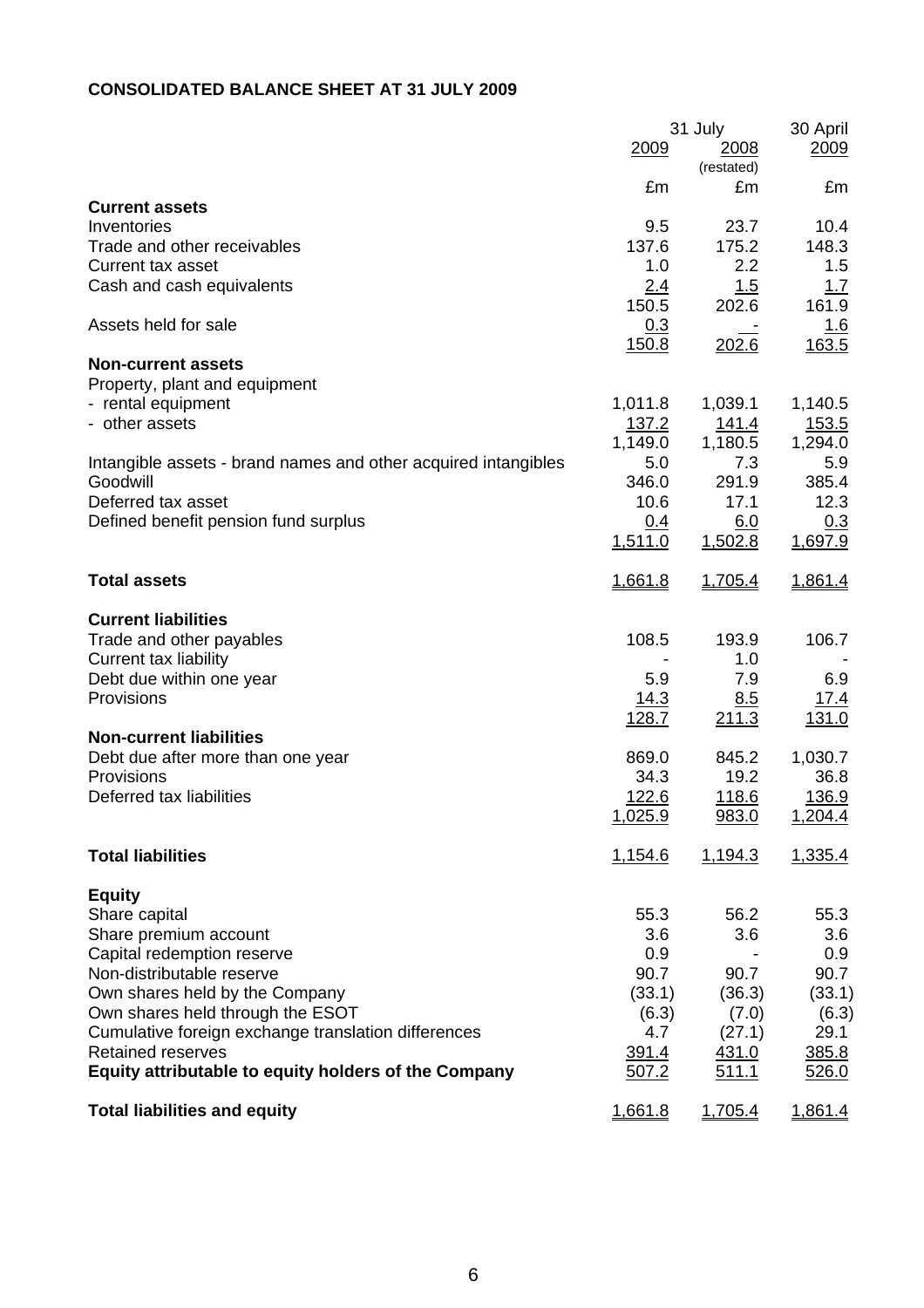### **CONSOLIDATED STATEMENT OF CHANGES IN EQUITY FOR THE THREE MONTHS ENDED 31 JULY 2009**

|                                 | Share<br>capital<br>£m | Share<br>premium<br>account<br>£m | Capital<br>redemption<br>reserve<br>£m | Non-<br>distributable<br>reserve<br>£m | Treasury<br>stock<br>£m | Own<br>shares<br>held by<br><b>ESOT</b><br>£m | Cumulative<br>foreign<br>exchange<br>translation<br>differences<br>£m | <b>Distributable</b><br>reserves<br>£m | Total<br>£m |
|---------------------------------|------------------------|-----------------------------------|----------------------------------------|----------------------------------------|-------------------------|-----------------------------------------------|-----------------------------------------------------------------------|----------------------------------------|-------------|
| At 1 May 2008 as restated       | 56.2                   | 3.6                               |                                        | 90.7                                   | (23.3)                  | (7.0)                                         | (28.2)                                                                | 348.3                                  | 440.3       |
| Total comprehensive income      |                        |                                   |                                        |                                        |                         |                                               |                                                                       |                                        |             |
| for the period                  |                        |                                   |                                        |                                        |                         |                                               | (0.2)                                                                 | 82.2                                   | 82.0        |
| Shares issued                   |                        |                                   |                                        |                                        | 0.1                     |                                               |                                                                       |                                        | 0.1         |
| Share-based payments            |                        |                                   |                                        |                                        |                         |                                               |                                                                       | 0.5                                    | 0.5         |
| Own shares purchased            |                        |                                   |                                        |                                        | (13.1)                  |                                               |                                                                       |                                        | (13.1)      |
| Realisation of foreign exchange |                        |                                   |                                        |                                        |                         |                                               |                                                                       |                                        |             |
| translation differences         |                        |                                   |                                        |                                        |                         |                                               | $\frac{1.3}{(27.1)}$                                                  |                                        | 1.3         |
| At 31 July 2008                 | 56.2                   | $\overline{3.6}$                  |                                        | 90.7                                   | (36.3)                  | (7.0)                                         |                                                                       | 431.0                                  | 511.1       |
| Total comprehensive income      |                        |                                   |                                        |                                        |                         |                                               |                                                                       |                                        |             |
| for the period                  |                        |                                   |                                        |                                        |                         |                                               | 56.3                                                                  | (24.2)                                 | 32.1        |
| Shares issued/re-issued         |                        |                                   |                                        |                                        | 0.4                     |                                               |                                                                       | (0.3)                                  | 0.1         |
| Dividends paid                  |                        |                                   |                                        |                                        |                         |                                               |                                                                       | (12.9)                                 | (12.9)      |
| Share-based payments            |                        |                                   |                                        |                                        |                         |                                               |                                                                       | (1.3)                                  | (1.3)       |
| Vesting of share awards         |                        |                                   |                                        |                                        |                         | 1.1                                           |                                                                       | (1.1)                                  |             |
| Own shares purchased            |                        |                                   |                                        |                                        | (2.6)                   | (0.4)                                         |                                                                       |                                        | (3.0)       |
| Cancellation of shares held     |                        |                                   |                                        |                                        |                         |                                               |                                                                       |                                        |             |
| in treasury by the Company      | (0.9)                  |                                   | 0.9                                    |                                        | 5.4                     |                                               |                                                                       | (5.4)                                  |             |
| Realisation of foreign exchange |                        |                                   |                                        |                                        |                         |                                               |                                                                       |                                        |             |
| translation differences         |                        |                                   |                                        |                                        |                         |                                               | (0.1)                                                                 |                                        | (0.1)       |
| At 30 April 2009                | 55.3                   | $\overline{3.6}$                  | $\overline{0.9}$                       | 90.7                                   | (33.1)                  | $(\overline{6.3})$                            | 29.1                                                                  | 385.8                                  | 526.0       |
| Total comprehensive income      |                        |                                   |                                        |                                        |                         |                                               |                                                                       |                                        |             |
| for the period                  |                        |                                   |                                        |                                        |                         |                                               | (24.4)                                                                | 5.4                                    | (19.0)      |
| Share-based payments            |                        |                                   |                                        |                                        |                         |                                               |                                                                       | 0.2                                    | 0.2         |
| At 31 July 2009                 | 55.3                   | 3.6                               | 0.9                                    | 90.7                                   | (33.1)                  | (6.3)                                         | 4.7                                                                   | 391.4                                  | 507.2       |
|                                 |                        |                                   |                                        |                                        |                         |                                               |                                                                       |                                        |             |

### **CONSOLIDATED CASH FLOW STATEMENT FOR THE THREE MONTHS ENDED 31 JULY 2009**

|                                                                            | 2009       | 2008<br>(restated) |
|----------------------------------------------------------------------------|------------|--------------------|
|                                                                            | £m         | £m                 |
| Cash flows from operating activities                                       |            |                    |
| Cash generated from operations before exceptional                          |            |                    |
| items and changes in rental fleet                                          | 74.7       | 93.8               |
| Exceptional costs paid                                                     | (2.7)      | (0.6)              |
| Payments for rental property, plant and equipment                          | (16.4)     | (52.6)             |
| Proceeds from disposal of rental property, plant and                       |            |                    |
| equipment before exceptional disposals                                     | 4.7        | 9.7                |
| Exceptional proceeds from disposal of rental property, plant and equipment | 1.2        |                    |
| Cash generated from operations                                             | 61.5       | 50.3               |
| Financing costs paid                                                       | (2.6)      | (4.2)              |
| Tax paid<br>Net cash from operating activities                             | (0.5)      | (0.1)<br>46.0      |
|                                                                            | 58.4       |                    |
| Cash flows from investing activities                                       |            |                    |
| Disposal of businesses                                                     |            | 89.8               |
| Payments for non-rental property, plant and equipment                      | (2.7)      | (11.2)             |
| Proceeds on sale of non-rental property, plant and equipment               | 0.8        | <u> 1.1</u>        |
| Net cash (used in)/from investing activities                               | (1.9)      | 79.7               |
| <b>Cash flows from financing activities</b>                                |            |                    |
| Drawdown of loans                                                          | 9.3        | 10.1               |
| Redemption of loans                                                        | (63.6)     | (121.8)            |
| Capital element of finance lease payments                                  | (1.4)      | (1.6)              |
| Purchase of own shares by the Company                                      |            | (12.8)             |
| Proceeds from issue of ordinary shares                                     |            | 0.1                |
| Net cash used in financing activities                                      | (55.7)     | (126.0)            |
| Increase/(decrease) in cash and cash equivalents                           | 0.8        | (0.3)              |
| Opening cash and cash equivalents                                          | 1.7        | 1.8                |
| Effect of exchange rate differences                                        | (0.1)      |                    |
| <b>Closing cash and cash equivalents</b>                                   | <u>2.4</u> | 1.5                |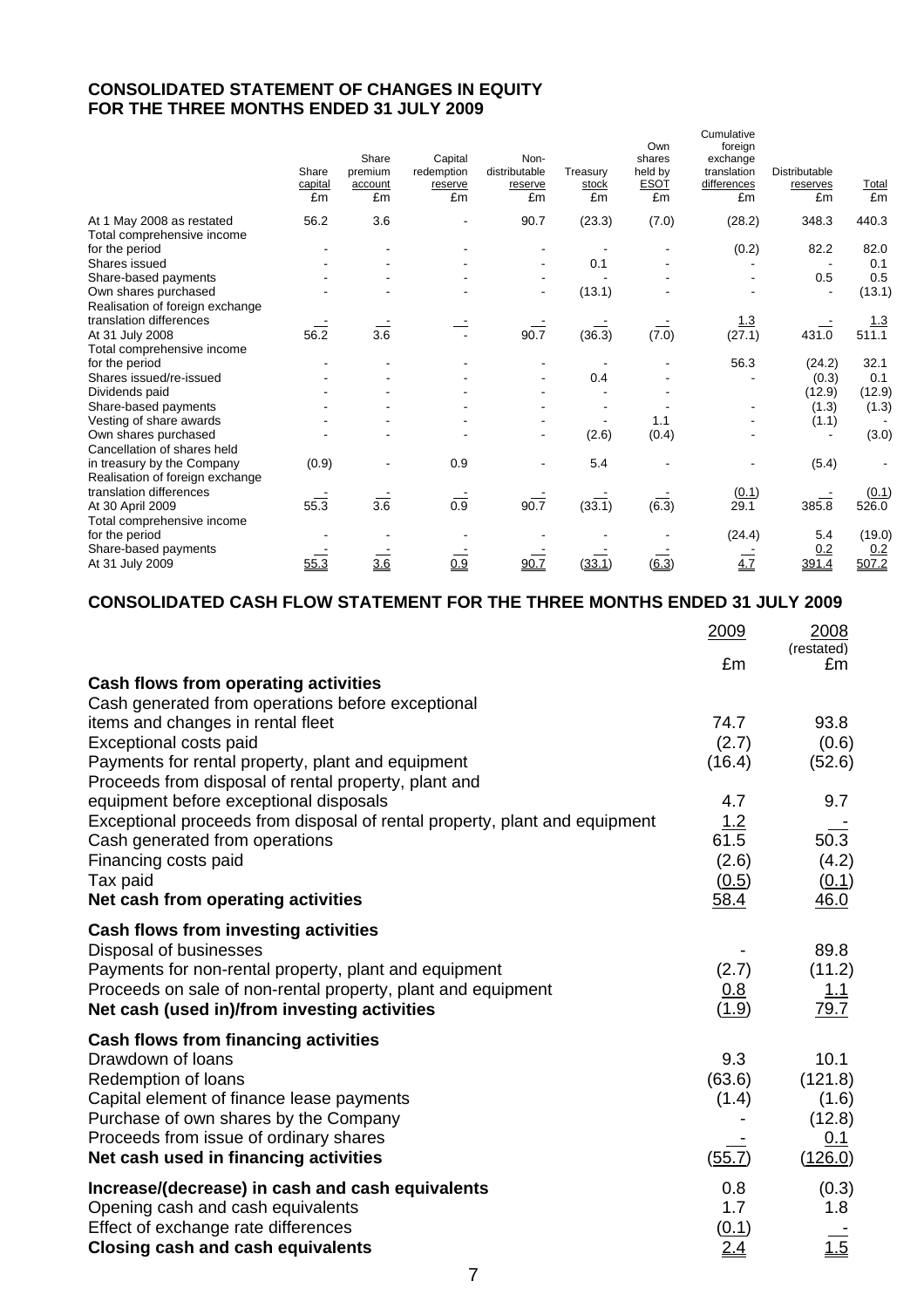#### 1. Basis of preparation

The financial statements for the three months ended 31 July 2009 were approved by the directors on 7 September 2009. They have been prepared in accordance with relevant International Financial Reporting Standards ('IFRS') (including International Accounting Standard - IAS 34 Interim Financial Reporting) and the accounting policies set out in the Group's Annual Report and Accounts for the year ended 30 April 2009 except for the adoption of 'IAS 1 (revised) - Presentation of financial statements'. The adoption of IAS 1 (revised) has resulted in the 'Consolidated statement of changes in equity' being presented as a primary statement (previously disclosed as a note titled 'Reconciliation of changes in equity'). In addition, the Group has continued to present a separate 'Income statement' and 'Statement of comprehensive income' (previously titled 'Statement of recognised income and expense'). The adoption of IAS 1 (revised) has had no impact on the consolidated results or financial position of the Group. The financial statements are unaudited and do not constitute statutory accounts within the meaning of Section 435 of the Companies Act 2006.

The statutory accounts for the year ended 30 April 2009 were prepared in accordance with relevant IFRS and have been mailed to shareholders and filed with the Registrar of Companies. The auditors' report on those accounts was unqualified and did not include a reference to any matter by way of emphasis without qualifying the report and did not contain a statement under section 498(2) or (3) of the Companies Act 2006. The figures for the first quarter are unaudited.

The exchange rates used in respect of the US dollar are:

| Average for the quarter ended 31 July | 1.61 | 1.97 |
|---------------------------------------|------|------|
| At 31 July                            | 1.66 | 1.98 |

2009 2008

2. Segmental analysis

|                                 |                | Operating         |                        |                     |
|---------------------------------|----------------|-------------------|------------------------|---------------------|
|                                 | Revenue        | profit before     | Exceptional            |                     |
|                                 | before         | exceptionals      | items and              | Operating           |
|                                 | exceptionals   | and amortisation  | amortisation           | profit              |
| Three months to 31 July<br>2009 | £m             | £m                | £m                     | £m                  |
| Sunbelt                         | 179.0          | 24.3              | (0.5)                  | 23.8                |
| A-Plant                         | 42.6           | 1.1               | (0.1)                  | 1.0                 |
| Corporate costs                 |                | (1.5)             |                        | (1.5)               |
|                                 | <u> 221.6</u>  | 23.9              | (0.6)                  | 23.3                |
| 2008                            |                |                   |                        |                     |
| Sunbelt                         | 213.8          | 46.5              | (0.5)                  | 46.0                |
| A-Plant                         | 59.6           | 7.1               | (0.2)                  | 6.9                 |
| Corporate costs                 |                | (1.9)             |                        | (1.9)               |
|                                 | <u>273.4</u>   | 51.7              | (0.7)                  | 51.0                |
|                                 | Segment assets | Cash              | <b>Taxation assets</b> | <b>Total assets</b> |
| At 31 July 2009                 |                |                   |                        |                     |
| Sunbelt                         | 1,327.8        |                   |                        | 1,327.9             |
| A-Plant                         | 319.8          |                   |                        | 319.7               |
| Central items                   | 0.2            | $\frac{2.4}{2.4}$ | <u> 11.6</u>           | <u>14.2</u>         |
|                                 | 1,647.8        |                   | <u>11.6</u>            | 1,661.8             |
| At 30 April 2009                |                |                   |                        |                     |
| Sunbelt                         | 1,514.7        |                   |                        | 1,514.7             |
| A-Plant                         | 331.0          |                   |                        | 331.0               |
| Central items                   | 0.2            |                   | 13.8                   | 15.7                |
|                                 | 1,845.9        |                   | <u>13.8</u>            | 1,861.4             |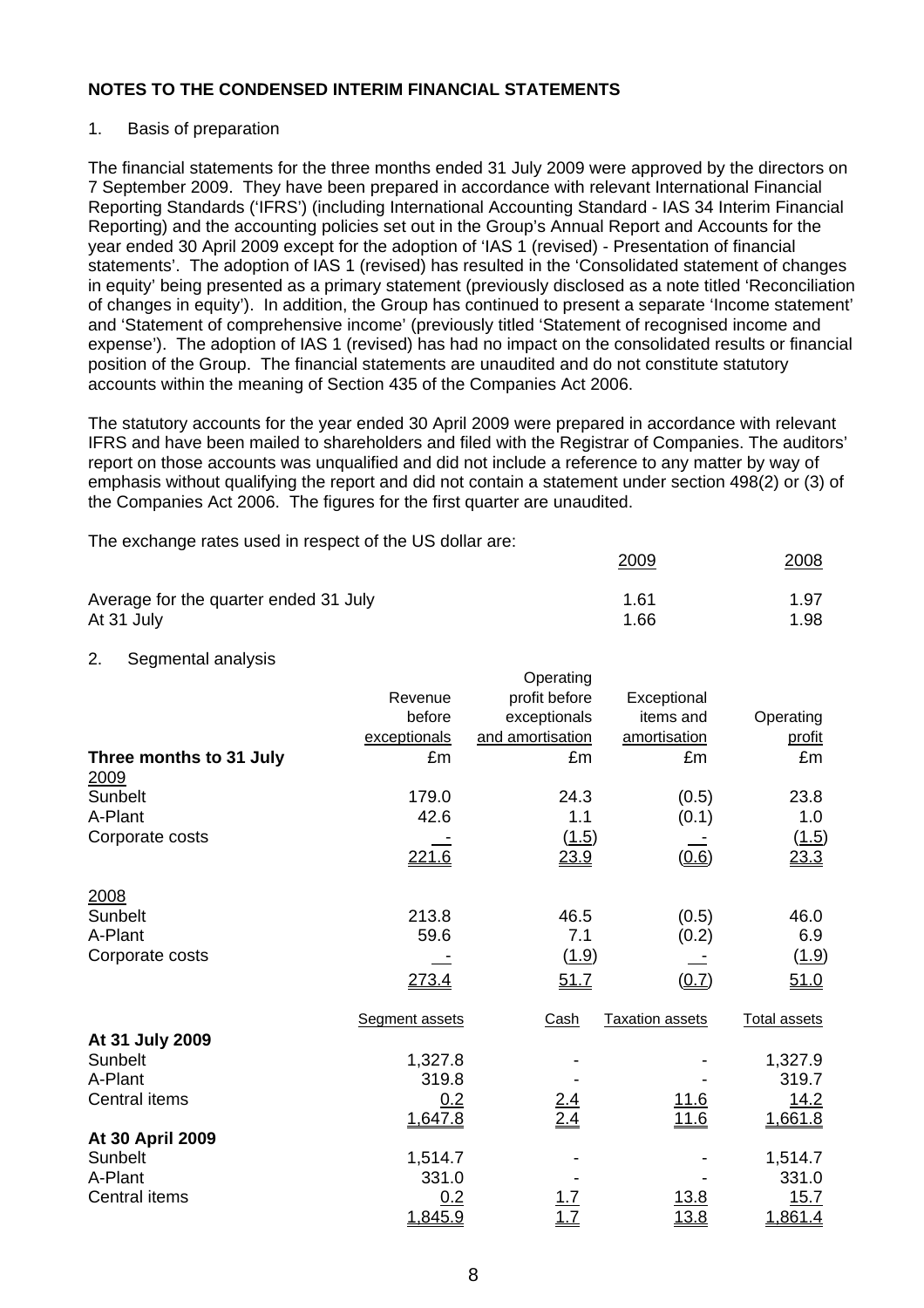### 3. Operating costs

|                                         |                                                           | 2009                                     |              |                                                           | 2008                                     |             |
|-----------------------------------------|-----------------------------------------------------------|------------------------------------------|--------------|-----------------------------------------------------------|------------------------------------------|-------------|
|                                         | <b>Before</b><br>exceptional<br>items and<br>amortisation | Exceptional<br>items and<br>amortisation | Total        | <b>Before</b><br>exceptional<br>items and<br>amortisation | Exceptional<br>items and<br>amortisation | Total       |
|                                         | £m                                                        | £m                                       | £m           | £m                                                        | £m                                       | £m          |
| Three months to 31 July<br>Staff costs: |                                                           |                                          |              |                                                           |                                          |             |
| <b>Salaries</b>                         | 64.4                                                      |                                          | 64.4         | 68.8                                                      |                                          | 68.8        |
| Social security costs                   | 5.1                                                       |                                          | 5.1          | 5.2                                                       |                                          | 5.2         |
| Other pension costs                     | 0.5<br>70.0                                               |                                          | 0.5<br>70.0  | <u>1.4</u><br>75.4                                        |                                          | 1.4<br>75.4 |
| Used rental equipment sold              | 4.4                                                       | 1.2                                      | 5.6          | 11.6                                                      |                                          | 11.6        |
| Other operating costs:                  |                                                           |                                          |              |                                                           |                                          |             |
| Vehicle costs                           | 16.2                                                      |                                          | 16.2         | 21.9                                                      |                                          | 21.9        |
| Spares, consumables & external repairs  | 13.4                                                      |                                          | 13.4         | 14.8                                                      |                                          | 14.8        |
| <b>Facility costs</b>                   | 11.4                                                      |                                          | 11.4         | 10.4                                                      |                                          | 10.4        |
| Other external charges                  | 34.7                                                      |                                          | 34.7         | 41.9                                                      |                                          | <u>41.9</u> |
| Other income:                           | 75.7                                                      |                                          | 75.7         | 89.0                                                      |                                          | 89.0        |
| Profit on disposal of non-rental        |                                                           |                                          |              |                                                           |                                          |             |
| property, plant and equipment           | (0.1)                                                     |                                          | (0.1)        | (0.2)                                                     |                                          | (0.2)       |
| Depreciation and amortisation:          |                                                           |                                          |              |                                                           |                                          |             |
| Depreciation                            | 47.7                                                      |                                          | 47.7         | 45.9                                                      |                                          | 45.9        |
| Amortisation of acquired intangibles    | 47.7                                                      | <u>0.6</u><br>0.6                        | 0.6<br>48.3  | 45.9                                                      | $\frac{0.7}{0.7}$                        | 0.7<br>46.6 |
|                                         | <u>197.7</u>                                              | <u>1.8</u>                               | <u>199.5</u> | 221.7                                                     | 0.7                                      | 222.4       |

#### 4. Exceptional items and amortisation

Exceptional items are those items of financial performance that are material and non-recurring in nature. Amortisation relates to the periodic write off of acquired intangible assets. The Group believes these items should be disclosed separately within the consolidated income statement to assist in the understanding of the financial performance of the Group.

Exceptional items and amortisation are excluded from underlying profit and earnings per share and are set out below.

|                                                          | Three months to 31 July |             |  |
|----------------------------------------------------------|-------------------------|-------------|--|
|                                                          | 2009                    | 2008        |  |
|                                                          | £m                      | £m          |  |
| Profit on sale of Ashtead Technology                     |                         | 67.3        |  |
| Taxation on exceptional items                            |                         | (9.6)       |  |
| Total exceptional items                                  |                         | 57.7        |  |
| Amortisation of acquired intangibles (net of tax credit) | <u>(0.4)</u>            | (0.5)       |  |
|                                                          | <u>(0.4</u>             | <u>57.2</u> |  |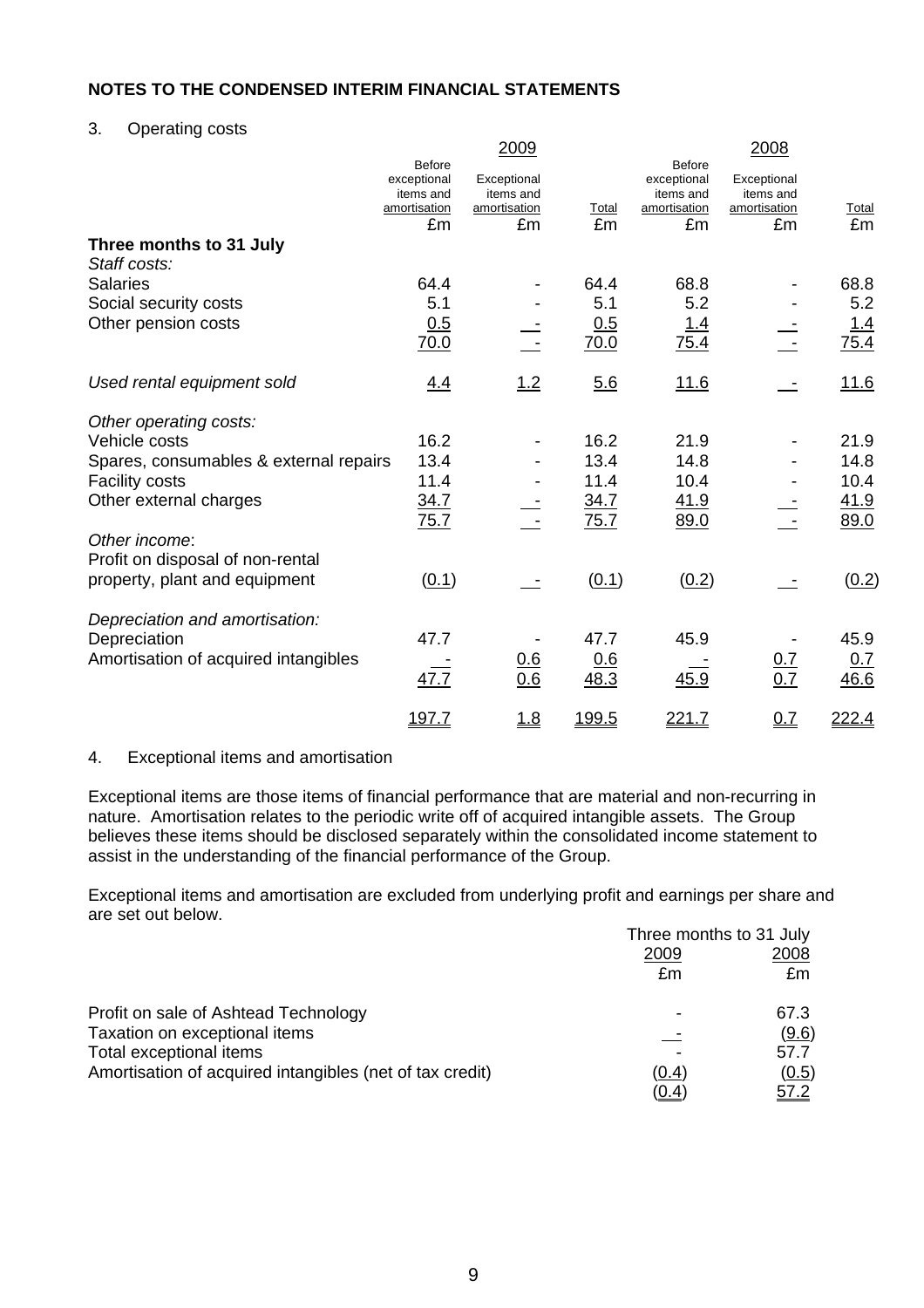4. Exceptional items and amortisation (continued)

The items detailed in the table above are presented in the income statement as follows:

|                                                               | Three months to 31 July |                     |  |
|---------------------------------------------------------------|-------------------------|---------------------|--|
|                                                               | <u>2009</u>             | <u> 2008 </u>       |  |
|                                                               | £m                      | £m                  |  |
| Sale of used rental equipment                                 | 1.2                     |                     |  |
| Used rental equipment sold                                    | (1.2)                   |                     |  |
| Amortisation of acquired intangibles                          | (0.6)                   | (0.7)               |  |
| Charged on arriving at operating profit and profit before tax | (0.6)                   | (0.7)               |  |
| Taxation                                                      | <u>0.2</u>              | 0.2                 |  |
|                                                               | (0.4)                   | (0.5)               |  |
| Profit after taxation from discontinued operations            |                         | $\frac{57.7}{57.2}$ |  |
|                                                               | <u>(0.4)</u>            |                     |  |
| 5.<br>Financing costs                                         |                         |                     |  |
|                                                               | Three months to 31 July |                     |  |
|                                                               | <u>2009</u>             | <u>2008</u>         |  |
|                                                               | £m                      | £m                  |  |
| Investment income:                                            |                         |                     |  |
| Expected return on assets of defined benefit pension plan     | 0.8                     | <u>1.1</u>          |  |
| Interest expense:                                             |                         |                     |  |
| Bank interest payable                                         | 2.9                     | 6.0                 |  |
| ومئمور اموسيومو موزومو ببئسونس امعوموه ويمرما وإمراض ومعمدون  | 44 A                    | <u>ດ ດ</u>          |  |

| Interest payable on second priority senior secured notes                | 11.1         | 9.0          |
|-------------------------------------------------------------------------|--------------|--------------|
| Interest payable on finance leases                                      | 0.1          | 0.2          |
| Non-cash unwind of discount on defined benefit pension plan liabilities | 0.8          | 0.8          |
| Non-cash unwind of discount on self insurance provisions                | 0.3          | 0.3          |
| Amortisation of deferred costs of debt raising                          | 0.7          | 0.6          |
| Total interest expense                                                  | <u>15.9</u>  | <u>16.9</u>  |
| Net financing costs                                                     | <u> 15.1</u> | <u> 15.8</u> |

#### 6. Taxation

The tax charge for the period has been computed using an estimated effective rate for the quarter of 36% in the US (2008: 40%) and 29% in the UK (2008: 29%) applied to the profit before tax, exceptional items and amortisation of acquired intangibles. The blended effective rate for the Group as a whole is 35%.

The tax charge of £3.0m (2008: £12.9m) on the underlying pre-tax profit of £8.8m (2008: £35.9m) from continuing operations consists of current tax of £0.9m relating to the UK (2008: £1.0m), current tax of £nil relating to the US (2008: charge of £0.1m), deferred tax of £1.7m relating to the UK (2008: £2.5m) and deferred tax of £0.4m relating to the US (2008: charge of £9.3m). In addition, the tax credit of £0.2m (2008: £0.2m) on the amortisation charge of £0.6m (2008: £0.7m) relating to continuing operations is deferred tax and relates to the US.

#### 7. Earnings per share

Basic and diluted earnings per share for the three months ended 31 July 2009 have been calculated based on the profit for the relevant period and on the weighted average number of ordinary shares in issue during that period (excluding shares held in treasury and by the ESOT over which dividends have been waived). Diluted earnings per share is computed using the result for the relevant period and the diluted number of shares (ignoring any potential issue of ordinary shares which would be antidilutive). These are calculated as follows: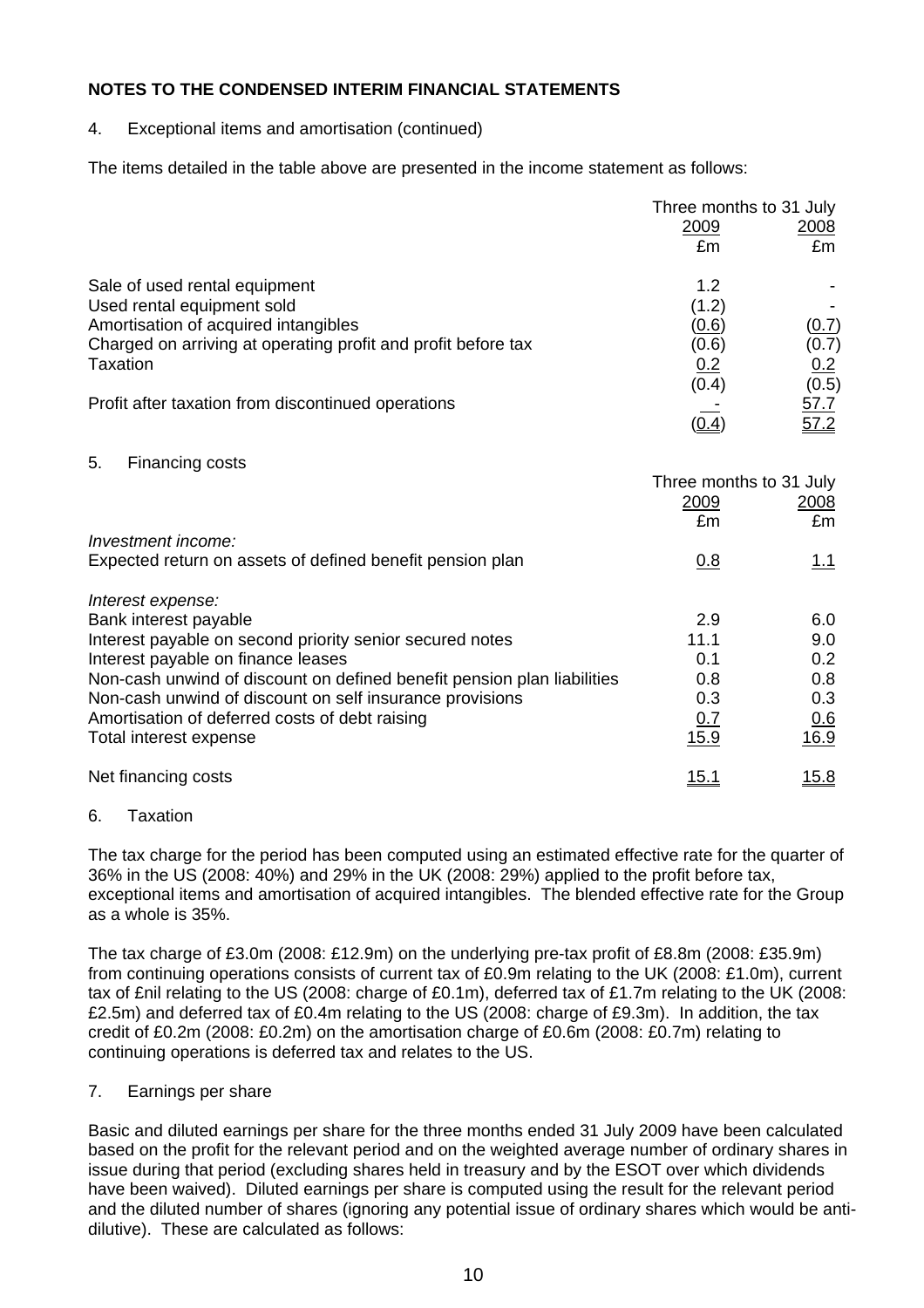7. Earnings per share (continued)

|                                                               | Three months to 31 July |                |
|---------------------------------------------------------------|-------------------------|----------------|
|                                                               | 2009                    | 2008           |
| Profit for the financial period (£m)                          |                         |                |
| From continuing operations                                    | 5.4                     | 22.5           |
| From discontinued operations                                  |                         | <u>59.7</u>    |
| From continuing and discontinued operations                   | 5.4                     | 82.2           |
| Weighted average number of shares (m)<br>- basic<br>- diluted | 497.6<br>497.7          | 515.4<br>516.1 |
| Basic earnings per share                                      |                         |                |
| From continuing operations                                    | 1.1 <sub>p</sub>        | 4.3p           |
| From discontinued operations                                  |                         | 11.6p          |
| From continuing and discontinued operations                   | 1.1 <sub>p</sub>        | 15.9p          |
| Diluted earnings per share                                    |                         |                |
| From continuing operations                                    | 1.1 <sub>p</sub>        | 4.3p           |
| From discontinued operations                                  |                         | <u> 11.6p</u>  |
| From continuing and discontinued operations                   | $\overline{1.1p}$       | <u> 15.9p</u>  |

Underlying earnings per share (defined in any period as the earnings before exceptional items and amortisation of acquired intangibles for that period divided by the weighted average number of shares in issue in that period) and cash tax earnings per share (defined in any period as underlying earnings before other deferred taxes divided by the weighted average number of shares in issue in that period) may be reconciled to the basic earnings per share as follows:

|                                                            | Three months to 31 July |                  |  |
|------------------------------------------------------------|-------------------------|------------------|--|
|                                                            | 2009                    | 2008             |  |
| Basic earnings per share                                   | 1.1 <sub>p</sub>        | 15.9p            |  |
| Exceptional items and amortisation of acquired intangibles | 0.1 <sub>p</sub>        | (12.9p)          |  |
| Tax on exceptional items and amortisation                  |                         | <u>1.8p</u>      |  |
| Underlying earnings per share                              | 1.2p                    | 4.8 <sub>p</sub> |  |
| Other deferred tax                                         | 0.4p                    | 2.5p             |  |
| Cash tax earnings per share                                | <u>1.6p</u>             | 7.3p             |  |

#### 8. Property, plant and equipment

|                          | 2009           |                | 2008          |                |  |
|--------------------------|----------------|----------------|---------------|----------------|--|
|                          | Rental         |                | Rental        |                |  |
|                          | equipment      | Total          | equipment     | <u>Total</u>   |  |
| Net book value           | £m             | £m             | £m            | £m             |  |
| At 1 May                 | 1,140.5        | 1,294.0        | 994.0         | 1,130.1        |  |
| Exchange difference      | (95.5)         | (107.1)        | (0.1)         | (0.1)          |  |
| <b>Reclassifications</b> | 0.3            | ۰              |               |                |  |
| <b>Additions</b>         | 12.2           | 15.2           | 96.6          | 108.5          |  |
| <b>Disposals</b>         | (4.3)          | (5.4)          | (11.5)        | (12.1)         |  |
| Depreciation             | (41.4)         | <u>(47.7)</u>  | <u>(39.9)</u> | <u>(45.9)</u>  |  |
| At 31 July               | <u>1.011.8</u> | <u>1,149.0</u> | 1,039.1       | <u>1,180.5</u> |  |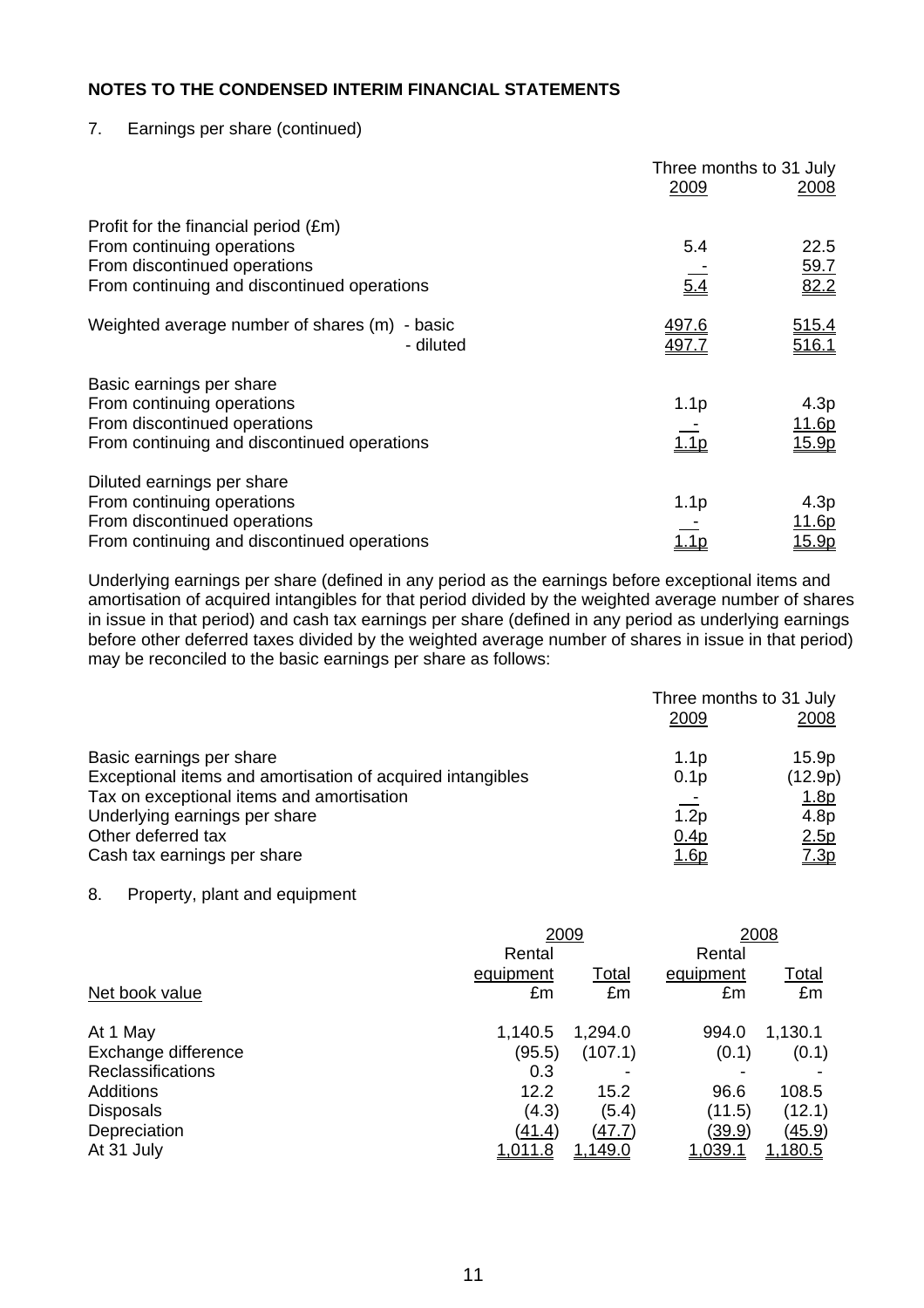### 9. Called up share capital

Ordinary shares of 10p each:

|                                    | 2009<br>Number | 2008<br>Number | 2009<br>£m  | 2008<br>£m  |
|------------------------------------|----------------|----------------|-------------|-------------|
| Authorised                         | 900,000,000    | 900,000,000    | <u>90.0</u> | <u>90.0</u> |
| Allotted, called up and fully paid | 553,325,554    | 561,572,726    | 55.3        | <u>56.2</u> |

There were no movements in shares authorised or allotted during the period. At 31 July 2009, 50m shares were held by the Company and a further 5.8m shares were held by the Company's Employee Share Ownership Trust.

| Notes to the cash flow statement<br>10.                     |                         |         |
|-------------------------------------------------------------|-------------------------|---------|
|                                                             | Three months to 31 July |         |
|                                                             | 2009                    | 2008    |
|                                                             | £m                      | £m      |
| Cash flow from operating activities<br>a)                   |                         |         |
| Operating profit before exceptional items and amortisation: |                         |         |
| - continuing operations                                     | 23.9                    | 51.7    |
| - discontinued operations                                   |                         | 2.8     |
|                                                             | 23.9                    | 54.5    |
| Depreciation                                                | 47.7                    | 45.9    |
| <b>EBITDA</b> before exceptional items                      | 71.6                    | 100.4   |
| Loss/(profit) on disposal of rental equipment               | 0.7                     | (2.3)   |
| Profit on disposal of other property, plant and equipment   | (0.1)                   | (0.2)   |
| Increase in inventories                                     | (0.1)                   | (1.1)   |
| Increase in trade and other receivables                     | (2.2)                   | (11.3)  |
| Increase in trade and other payables                        | 4.4                     | 7.7     |
| Exchange differences                                        | 0.2                     | 0.1     |
| Other non-cash movements                                    | 0.2                     | 0.5     |
| Cash generated from operations before exceptional items     |                         |         |
| and changes in rental equipment                             | <u>74.7</u>             | 93.8    |
|                                                             | Three months to 31 July |         |
|                                                             | 2009                    | 2008    |
|                                                             | £m                      | £m      |
| Reconciliation to net debt<br>b)                            |                         |         |
| (Increase)/decrease in cash in the period                   | (0.8)                   | 0.3     |
| Decrease in debt through cash flow                          | (55.7)                  | (113.3) |
| Change in net debt from cash flows                          | (56.5)                  | (113.0) |
| Exchange differences                                        | (107.6)                 | 0.1     |
| Non-cash movements:                                         |                         |         |
| - deferred costs of debt raising                            | 0.7                     | 0.6     |
| - capital element of new finance leases                     |                         | 0.7     |
| Reduction in net debt in the period                         | (163.4)                 | (111.6) |
| Opening net debt                                            | 1,035.9                 | 963.2   |
| Closing net debt                                            | 872.5                   | 851.6   |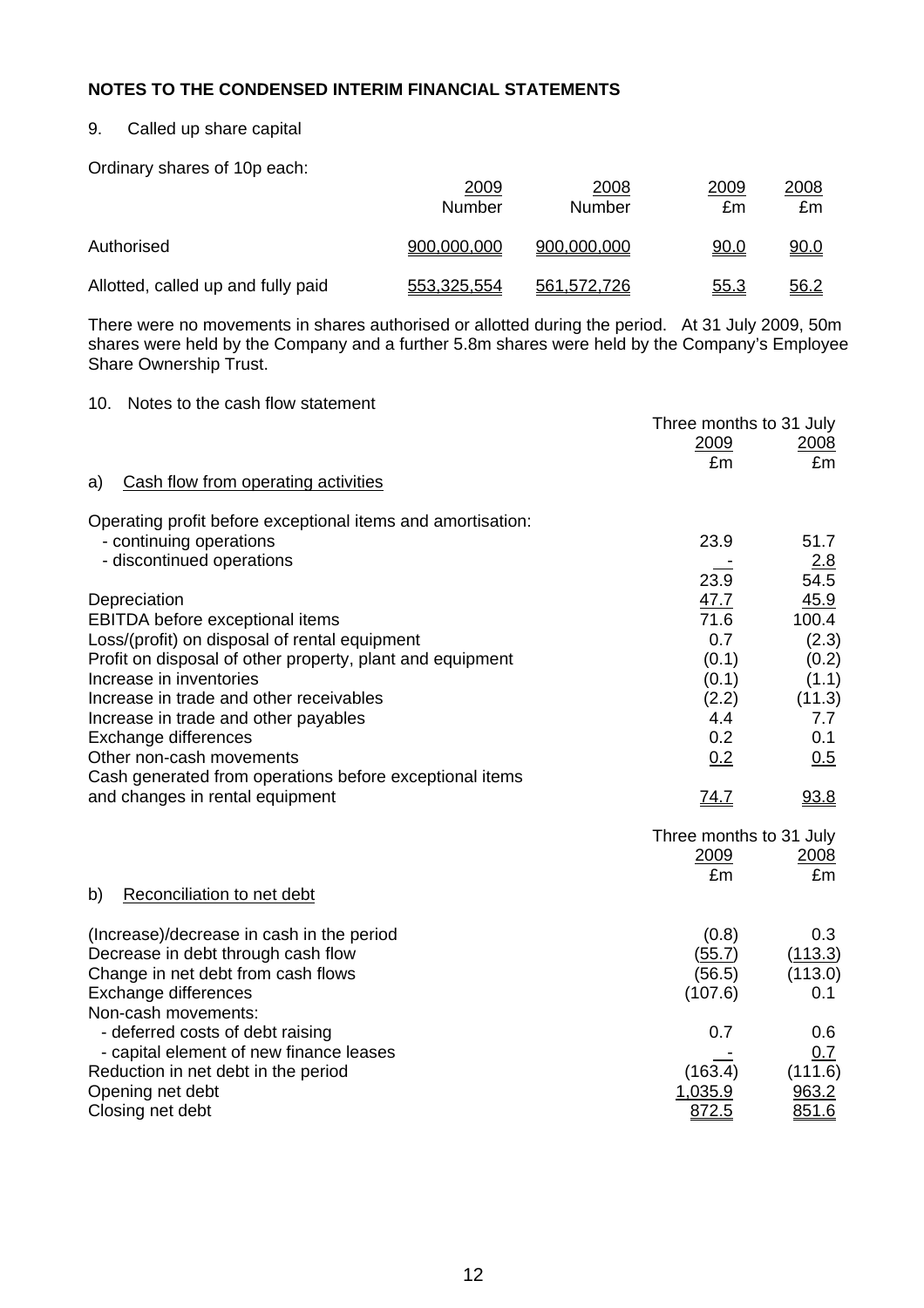- 10. Notes to the cash flow statement (continued)
- c) Analysis of net debt

|                        | 1 May   | Exchange       | Cash          | Non-cash   | 31 July |
|------------------------|---------|----------------|---------------|------------|---------|
|                        | 2009    | movement       | <u>flow</u>   | movements  | 2009    |
|                        | £m      | £m             | £m            | £m         | £m      |
| Cash                   | (1.7)   | 0.1            | (0.8)         |            | (2.4)   |
| Debt due within 1 year | 6.9     | (0.5)          | (0.9)         | 0.4        | 5.9     |
| Debt due after 1 year  | 1,030.7 | <u>(107.2)</u> | <u>(54.8)</u> | 0.3        | 869.0   |
| Total net debt         | 1,035.9 | <u>(107.6)</u> | <u>(56.5)</u> | <u>0.7</u> | 872.5   |

Details of the Group's debt are given in the Review of Balance Sheet and Cashflow accompanying these interim financial statements.

11. Contingent liabilities and contingent assets

There have been no significant changes in contingent liabilities from those reported at 30 April 2009.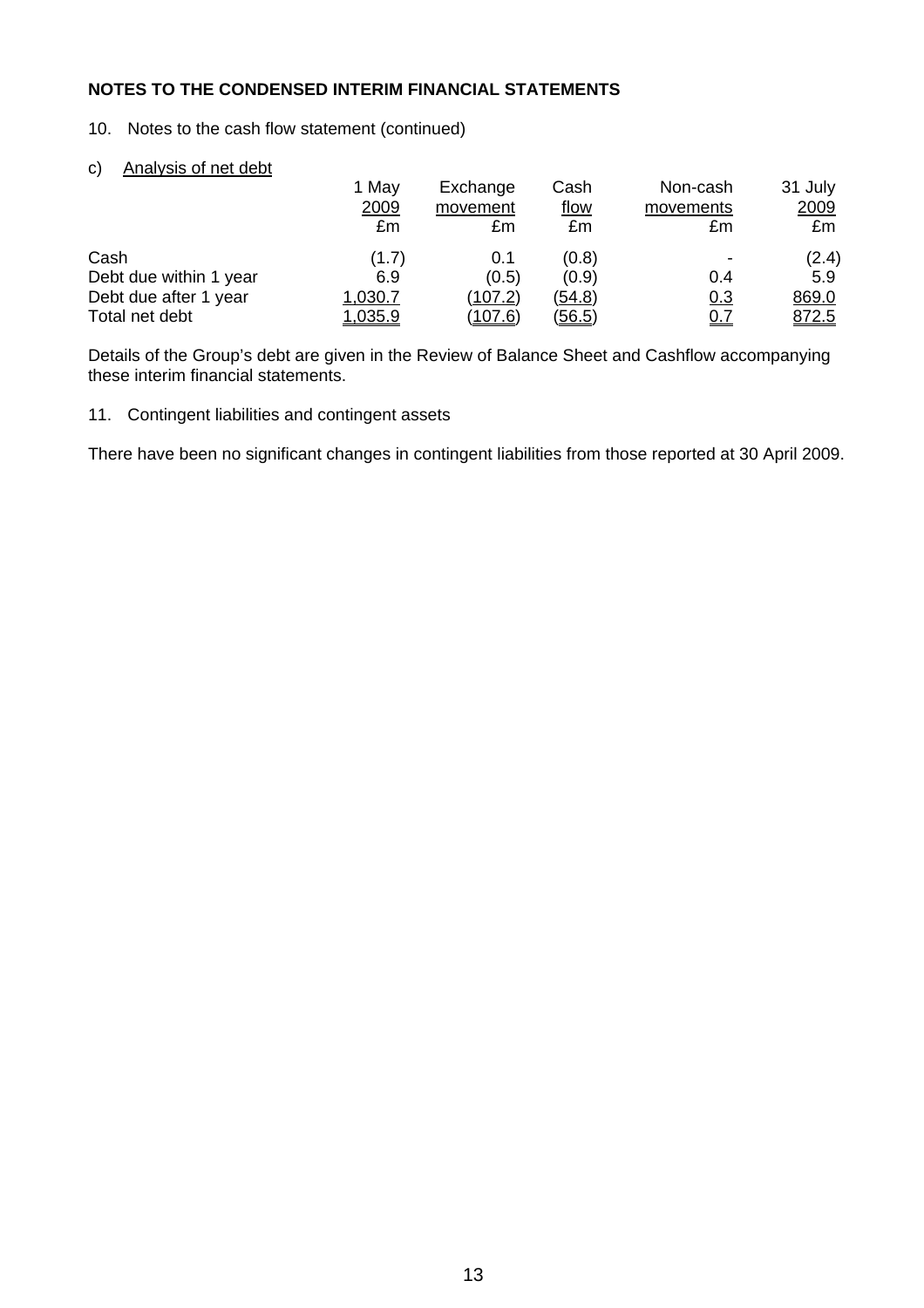## **REVIEW OF BALANCE SHEET AND CASH FLOW**

#### **Balance sheet**

#### Fixed assets

Capital expenditure in the quarter was £15.2m (2008: £108.5m) with £12.2m invested in the rental fleet (2008: £96.6m). Capital expenditure by division was as follows:

|                                                      | 2009         | 2008          |
|------------------------------------------------------|--------------|---------------|
| Sunbelt in \$m                                       | <u>17.0</u>  | <u>109.8</u>  |
| Sunbelt in £m                                        | 10.3         | 55.4          |
| A-Plant                                              | <u>1.9</u>   | 41.2          |
| Total rental equipment                               | 12.2         | 96.6          |
| Delivery vehicles, property improvements & computers | 3.0          | <u> 11.9</u>  |
| <b>Total additions</b>                               | <u> 15.2</u> | <u> 108.5</u> |

As a result of the decision to actively reduce fleet size in the second half of last year both Sunbelt's and A-Plant's fleets were smaller at 31 July 2009 than at 31 July 2008. Accordingly, all 2009 capital expenditure was for replacement. In 2008, £54.0m was spent on growth and £42.6m on replacement.

The average age of the Group's serialised rental equipment, which constitutes the substantial majority of our fleet, at 31 July 2009 was 37 months (2008: 31 months) on a net book value basis. Sunbelt's fleet had an average age of 40 months (2008: 34 months) comprising 41 months for aerial work platforms which have a longer life and 38 months for the remainder of its fleet and A-Plant's fleet had an average age of 29 months (2008: 22 months).

|                          |                              | Rental fleet at original cost |                              |                          | LTM                   | LTM                     |
|--------------------------|------------------------------|-------------------------------|------------------------------|--------------------------|-----------------------|-------------------------|
|                          | 31 July 2009                 | 31 July 2008                  | LTM<br>average               | LTM rental<br>revenues   | dollar<br>utilisation | physical<br>utilisation |
| Sunbelt in \$m           | 2,144                        | 2,371                         | 2,238                        | 1,204                    | 54%                   | 66%                     |
| Sunbelt in £m<br>A-Plant | 1,293<br>318<br><u>1,611</u> | 1.197<br>385<br>1,582         | 1,350<br><u>352</u><br>1,702 | 749<br><u>178</u><br>927 | 54%<br>50%            | 66%<br>67%              |

Dollar utilisation is defined as rental revenues divided by average fleet at original (or "first") cost and, measured over the last twelve months to 31 July 2009, was 54% at Sunbelt (2008: 62%) and 50% at A-Plant (2008: 59%). Physical utilisation is time based utilisation, which is calculated as the daily average of the original cost of equipment on rent as a percentage of the total value of equipment in the fleet at the measurement date and, measured over the last twelve months to 31 July 2009 was 66% in Sunbelt (2008: 68%) and 67% at A-Plant (2008: 71%).

#### Trade receivables

Receivable days at 31 July were 48 days (2008: 52 days). The bad debt charge for the quarter ended 31 July 2009 as a percentage of total turnover was 1.1% (2008: 0.9%). Trade receivables at 31 July 2009 of £117.1m (2008: £151.5m) are stated net of provisions for bad debts and credit notes of £16.6m (2008: £13.8m) with the provision representing 12.4% (2008: 8.4%) of gross receivables.

#### Trade and other payables

Group payable days were 47 days in 2009 (2008: 70 days). The reduction is due, primarily, to lower capital expenditure related payables at 31 July 2009 of £4.9m (2008: £74.6m) which have longer payment terms. Payment periods for purchases other than rental equipment vary between 7 and 45 days and for rental equipment between 30 and 120 days.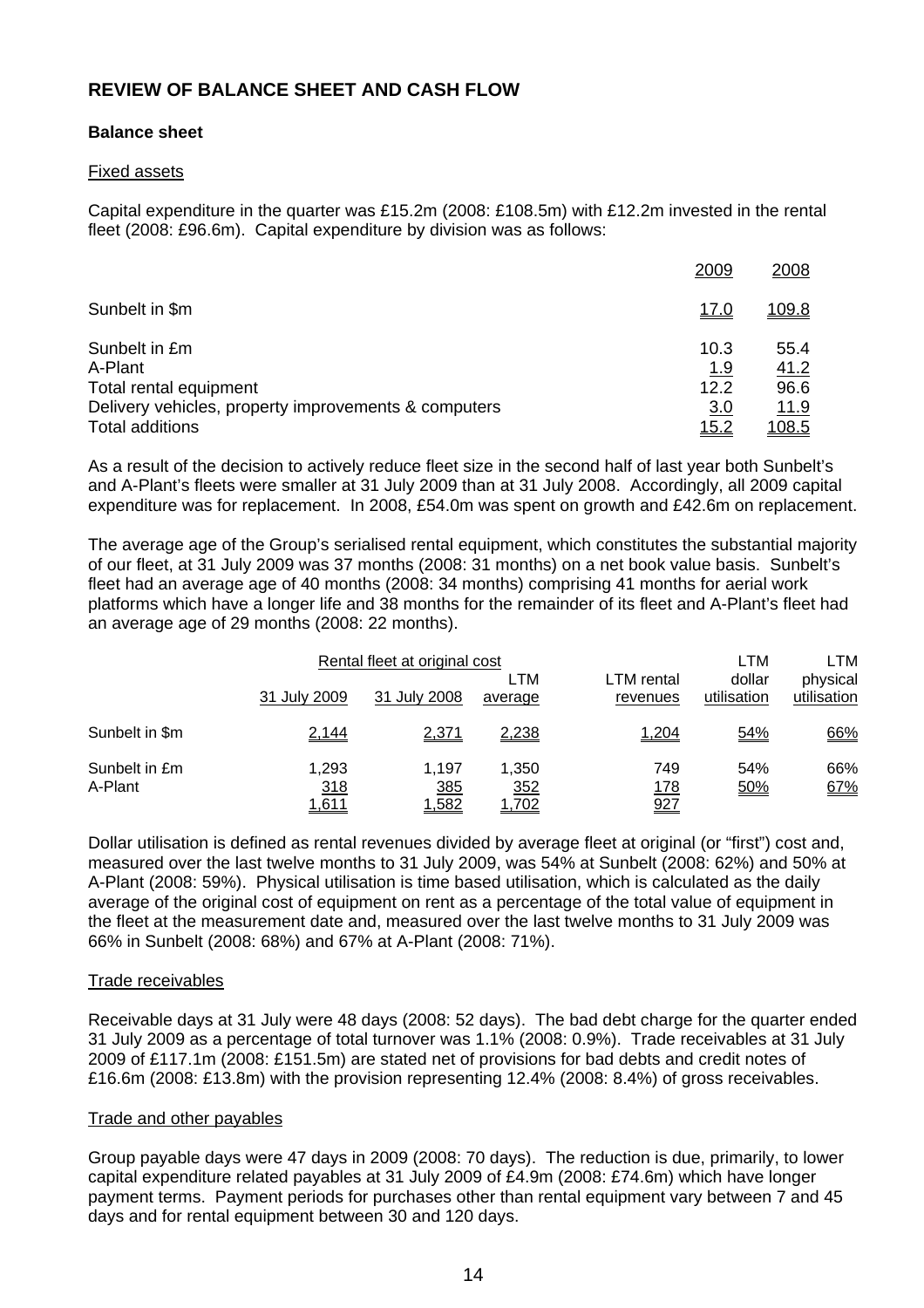#### **Cash flow and net debt**

|                                                                                                                    | Three months to<br>31 July |                         | LTM<br>31 July           | Year to<br>30 April              |
|--------------------------------------------------------------------------------------------------------------------|----------------------------|-------------------------|--------------------------|----------------------------------|
|                                                                                                                    | 2009<br>£m                 | <u>2008</u><br>£m       | 2009<br>£m               | 2009<br>£m                       |
| <b>EBITDA before exceptional items</b>                                                                             | <u>71.6</u>                | 100.4                   | 330.1                    | 358.9                            |
| Cash inflow from operations before exceptional<br>items and changes in rental equipment<br>Cash efficiency ratio*  | 74.7<br>104.4%             | 93.8<br>93.4%           | 354.5<br>107.4%          | 373.6<br>104.1%                  |
| Maintenance rental capital expenditure<br>Non-rental capital expenditure                                           | (16.4)<br>(2.7)            | (30.7)<br>(11.2)        | (172.3)<br>(18.6)        | (208.5)<br>(27.1)                |
| Rental equipment disposal proceeds<br>Other property, plant and equipment disposal proceeds<br>Tax (paid)/received | 5.9<br>0.8<br>(0.5)        | 9.7<br>1.1<br>(0.1)     | 81.5<br>6.3<br>0.4       | 85.3<br>6.6<br>0.8               |
| Financing costs paid<br>Cash flow before growth capex and exceptionals                                             | (2.6)<br>59.2              | (4.2)<br>58.4           | (63.1)<br>188.7          | (64.7)<br>166.0                  |
| Growth rental capital expenditure<br>Exceptional costs paid                                                        | <u>(2.7)</u><br>56.5       | (21.9)<br>(0.6)<br>35.9 | (11.5)<br>177.2          | (9.4)<br>156.6                   |
| <b>Total cash generated from operations</b><br>Business disposals/(acquisitions)<br><b>Total cash generated</b>    | 56.5                       | 89.8<br>125.7           | (0.8)<br>176.4           | 89.0<br>245.6                    |
| Dividends paid<br>Share buy-backs and other equity transactions (net)<br>Decrease in net debt                      | 56.5                       | (12.7)<br>113.0         | (12.9)<br>(3.2)<br>160.3 | (12.9)<br><u>(15.9)</u><br>216.8 |
|                                                                                                                    |                            |                         |                          |                                  |

\* Cash inflow from operations before exceptional items and changes in rental equipment as a percentage of EBITDA before exceptional items.

Cash inflow from operations before exceptional items and changes in rental equipment decreased 20.4% to £74.7m reflecting the lower EBITDA in 2009 whilst the cash efficiency ratio was 104.4% (2008: 93.4%) reflecting lower working capital in the recession and reduced fleet disposal profits.

Payments for capital expenditure were broadly in line with capital expenditure delivered into the fleet whilst disposal proceeds received totalled £6.7m. Net cash capital expenditure was therefore £12.4m in the quarter (2008: £53.0m).

Financing costs paid differ from the accounting charge in the income statement due to the timing of interest payments in the quarter and non-cash interest charges. They reduced compared to last year due to the impact of both lower interest rates and lower average debt levels.

After exceptional costs paid of £2.7m, representing mostly the settlement of staff severance and vacant property costs all of which were provided for at 30 April 2009, the Group generated £56.5m of net cash inflow in the quarter which was applied to reduce outstanding debt.

#### Net debt

|                                                       | 31 July |              | 30 April       |
|-------------------------------------------------------|---------|--------------|----------------|
|                                                       | 2009    | 2008         | 2009           |
|                                                       | £m      | £m           | £m             |
| First priority senior secured bank debt               | 396.5   | 445.1        | 501.1          |
| Finance lease obligations                             | 6.1     | 14.2         | 7.9            |
| 8.625% second priority senior secured notes, due 2015 | 147.3   | 122.3        | 165.1          |
| 9% second priority senior secured notes, due 2016     | 325.0   | 271.5        | 363.5          |
|                                                       | 874.9   | 853.1        | 1,037.6        |
| Cash and cash equivalents                             | (2.4)   | (1.5)        | (1.7)          |
| Total net debt                                        | 872.5   | <u>851.6</u> | <u>1,035.9</u> |